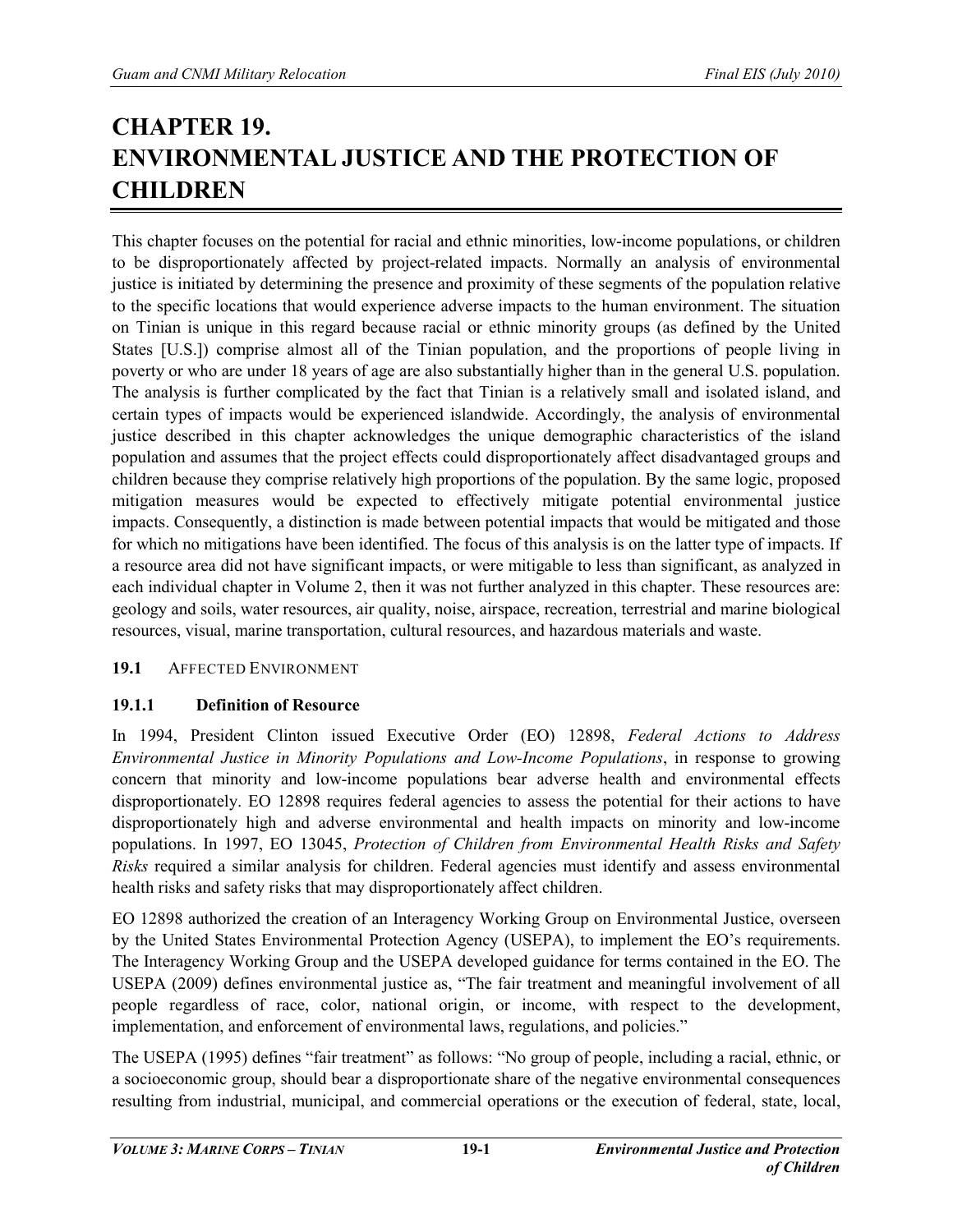and tribal programs and policies." A "disproportionate share of the negative environmental consequences" is an adverse effect or impact that is predominately borne by any segment of the population, including a minority population or a low income population. It can also mean that the suffering experienced by a minority population or low income population is appreciably more severe or greater in magnitude than the adverse effect that would be suffered by a non-minority or non-low-income population (USEPA 2009).

The USEPA defines "meaningful involvement" as follows:

- Potentially affected community residents have an appropriate opportunity to participate in decisions about a proposed activity that would affect their environment and/or health
- The public's contribution can influence the regulatory agency's decision
- The concerns of all participants involved would be considered in the decision making process
- The decision makers seek out and facilitate the involvement of those potentially affected

The Presidential Memorandum that accompanies EO 12898 cites the importance of National Environmental Policy Act (NEPA) in identifying and addressing environmental justice concerns. The memorandum states that, "each federal agency shall analyze the environmental effects, including human health, economic and social effects, of federal actions, including effects on minority communities and low-income communities, when such analysis is required by NEPA" (Presidential Documents 1994). The memorandum emphasizes the importance of NEPA's public participation process, directing that, "each federal agency shall provide opportunities for community input in the NEPA process." Agencies are directed to identify potential impacts and mitigations in consultation with affected communities and ensure the accessibility of meetings, crucial documents, and notices." The Presidential Memorandum includes four provisions that identify ways agencies should consider environmental justice under NEPA:

- Each federal agency should analyze the environmental effects, including human health, economic, and social effects of federal actions, including effects on minority populations and low-income populations, and Indian tribes, when such analysis is required by NEPA.
- Mitigation measures identified as part of an Environmental Assessment, a Finding of No Significant Impact, an Environmental Impact Statement (EIS), or a Record of Decision (ROD) should, whenever feasible, address significant and adverse environmental effects of proposed federal actions on minority populations, low-income populations, and Indian tribes.
- Each federal agency must provide opportunities for effective community participation in the NEPA process, including identifying potential effects and mitigation measures in consultation with affected communities and improving the accessibility of public meetings, crucial documents, and notices.
- Review of NEPA compliance must ensure that the lead agency preparing NEPA analyses and documentation has appropriately analyzed environmental effects on minority populations, low-income populations, or Indian tribes, including human health, social, and economic effects.

Neither the EO nor Council on Environmental Quality (CEQ) prescribes a specific format for environmental justice assessments in the context of NEPA documents. However, CEQ (1997) identifies the following seven general principles intended to guide the integration of environmental justice assessment into NEPA compliance, and that are applicable to the proposed project:

• Agencies should consider the composition of the affected area to determine whether minority populations, low-income populations, or Indian tribes are present in the area affected by the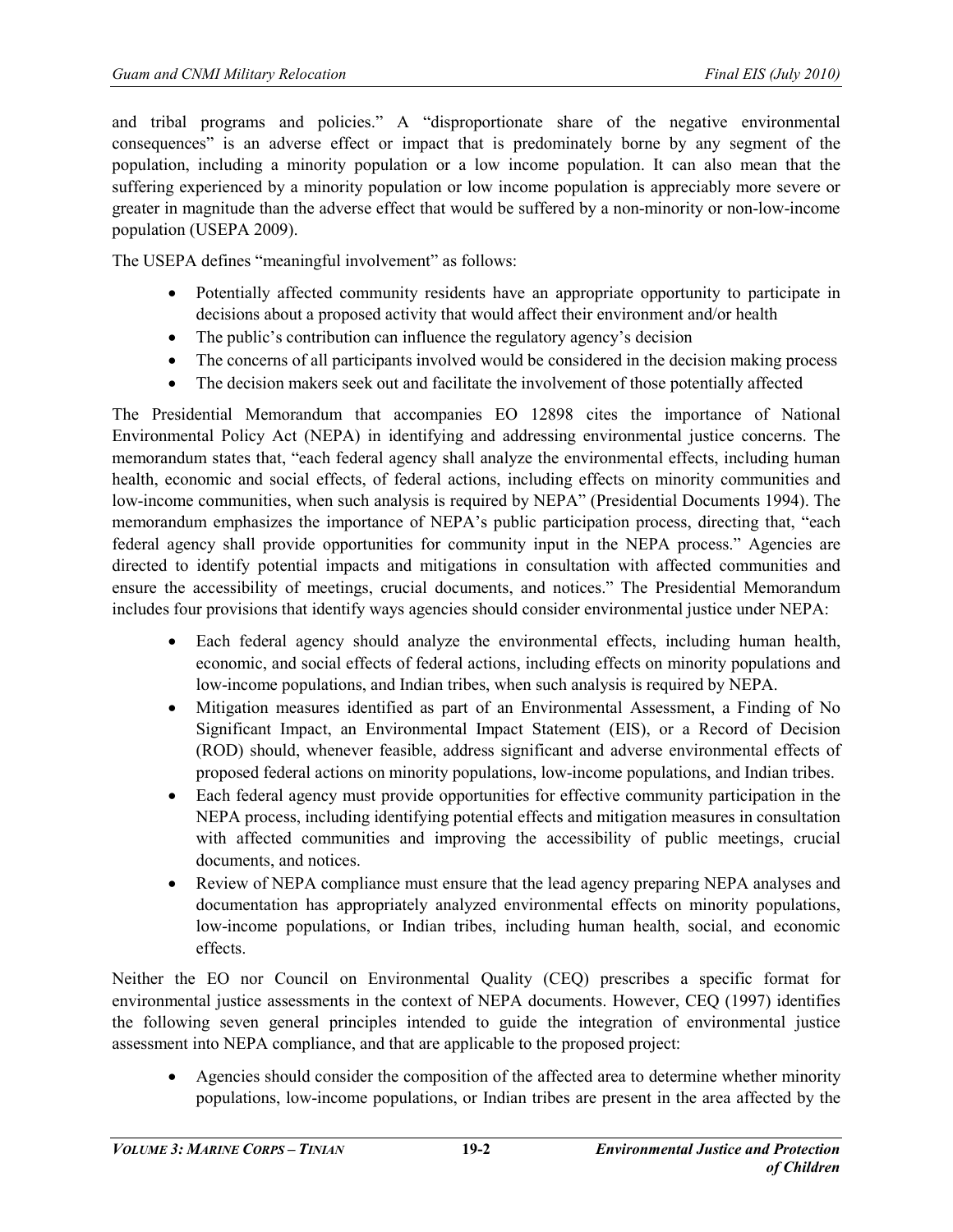proposed action and, if so, whether there may be disproportionately high and adverse human health or environmental effects on minority populations, low-income populations, or Indian tribes.

- Agencies should consider relevant public health data and industry data concerning the potential for multiple or cumulative exposure to human health or environmental hazards in the affected population and historical patterns of exposure to environmental hazards, to the extent such information is reasonably available. For example, data may suggest there are disproportionately high and adverse human health or environmental effects on a minority population, low-income population, or Indian tribe from the agency action. Agencies should consider these multiple, or cumulative effects, even if certain effects are not within the control or subject to the discretion of the agency proposing the action.
- Agencies should recognize the interrelated cultural, social, occupational, historical, or economic factors that may amplify the natural and physical environmental effects of the agency's proposed action. These factors should include the physical sensitivity of the community or population to particular impacts; the effect of any disruption on the community structure associated with the proposed action; and the nature and degree of impact on the physical and social structure of the community.
- Agencies should develop effective public participation strategies. Agencies should, as appropriate, acknowledge and seek to overcome linguistic, cultural, institutional, geographic, and other barriers to meaningful participation, and should incorporate active outreach to affected groups.
- Agencies should assure meaningful community representation in the process. Agencies should be aware of the diverse constituencies within any particular community when they seek community representation and should endeavor to have complete representation of the community as a whole. Agencies also should be aware that community participation must occur as early as possible if it is to be meaningful.
- Agencies should seek tribal representation in a manner that is consistent with current procedures and protocols between the U.S. and tribal governments, the federal government's trust responsibility to federally-recognized tribes, and any treaty rights.
- CEO (1997) states that the identification of a disproportionately high and adverse human health or environmental effect on a low-income or minority population does not preclude a proposed agency action from going forward with an action, or compel a finding that a proposed project is environmentally unacceptable. Instead, the identification of such effects is expected to encourage agency consideration of alternatives, mitigation measures, and preferences expressed by the affected community or population.

The following assumptions apply to this chapter:

- This chapter defines a racial minority according to the 2005 Commonwealth of the Northern Mariana Islands (CNMI) Department of Commerce Household Income and Expenditure Survey's definition of ethnicity (the survey does not refer at all to race). This includes Chamorro, Filipino, Chinese, Asian, Pacific Islander, and Caucasian. The 2005 CNMI survey used U.S. Census racial and ethnic categories.
- Children are defined as people under the age of 18. However, because the CNMI Department of Commerce (2005) collected data from age 20 and younger, the discussion of children would involve this age group.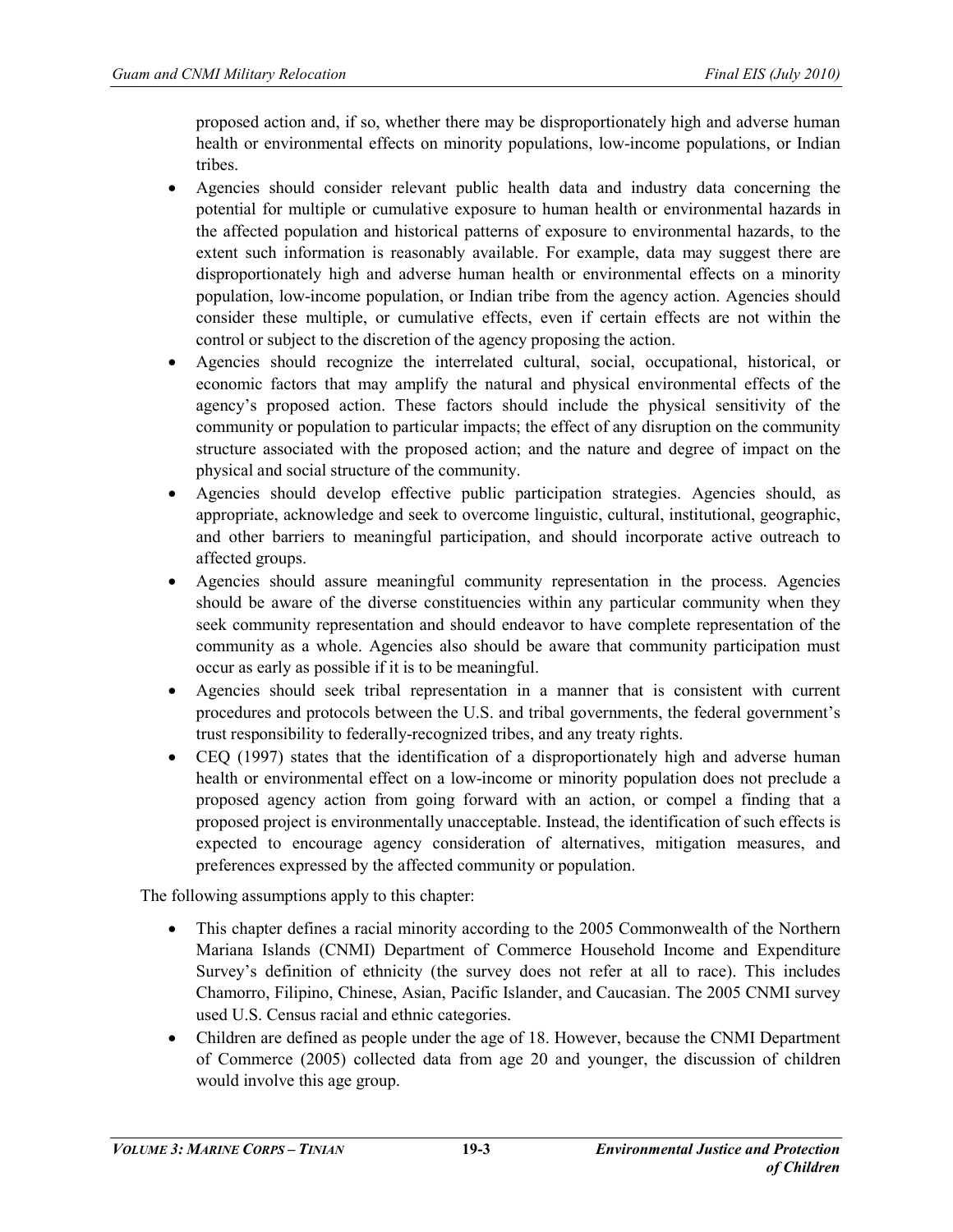- According to the 2005 CNMI Department of Commerce Household Income and Expenditure Survey, the largest single ethnic group in the CNMI is Filipino (30%), followed by Chamorro (23%), and Chinese (16%). The Carolinians are about 5% of the population. Asians comprise more than 53% of the CNMI's total population, Pacific Islanders approximately 37%, and Caucasian less than 2%. About 8% of the CNMI's total population is comprised of people with multiple ethnicities.
- According to the U.S. Census 2000, "Native Hawaiian and Other Pacific Islander" refers to any of the original peoples of Guam, Hawaii, Samoa, or other Pacific Islands. This category includes people who indicated their race or races as Native Hawaiian, Chamorro, Samoan, Carolinian, Chuukese, Tahitian, Mariana Islander, Kosraean, Marshallese, Palauan, Pohnpeian, Yapese, or Other Pacific Islander (Grieco and Cassidy 2001, U.S. Department of Commerce 2003).

The location of the proposed actions and alternatives is Tinian, an island in the CNMI. With an estimated total population of 2,829, Tinian contains about 4% of the CNMI's total population (CNMI Department of Commerce 2005). Tinian's population is concentrated in three villages in the southern portion of the island: San Jose, Marpo, and Carolinas (Figure 19.1-1). According to the CNMI Department of Commerce (2005), the majority of Tinian residents live in San Jose (76%), while about 20% live in Marpo and less than 3% in Carolinas. This section provides an overview of the racial composition, percentage of households in poverty, and relative percentage of children in each village.

# Racial or Ethnic Minorities

The largest racial/ethnic group on Tinian is Chamorro (44%), followed by Filipino (32%) and Chinese (9%) (CNMI Department of Commerce 2005). Asians comprise about half (49%) of Tinian's total population, Pacific Islanders nearly the other half (42%), and Caucasians only 1%. People with multiple ethnicities comprise about 5% of Tinian's population (CNMI Department of Commerce 2005).

## Low-Income Population

Of over 650 Tinian households that responded to the 2005 CNMI Department of Commerce Household Income and Expenditure Survey, 48% have an income less than \$20,000 per year, and 22% of those households have a household income below \$10,000. In the year that the CNMI survey was conducted (2004), the federal poverty line for a family of four was \$18,850 (U.S. Department of Health and Social Services 2004). Therefore, nearly half of the households of Tinian were living near or below the federal poverty line in 2004, and almost one quarter of those households had an income of only \$10,000 (CNMI Department of Commerce 2005). Table 19.1-1 outlines the poverty rate on Tinian is nearly double that of Dededo, and more than four times the rate of the U.S.

| Table 19.1-1. Comparison of Poverty on Tinian |        |          |  |
|-----------------------------------------------|--------|----------|--|
| Tinian                                        | Dededo |          |  |
| 48%                                           | 25.8%  | $11.3\%$ |  |

*Notes*: Data for Dededo and the U.S. are for 2000. This is the most recent demographic data available for Dededo.

*Sources*: U.S. Census Bureau 2000, CNMI Department of Commerce 2005.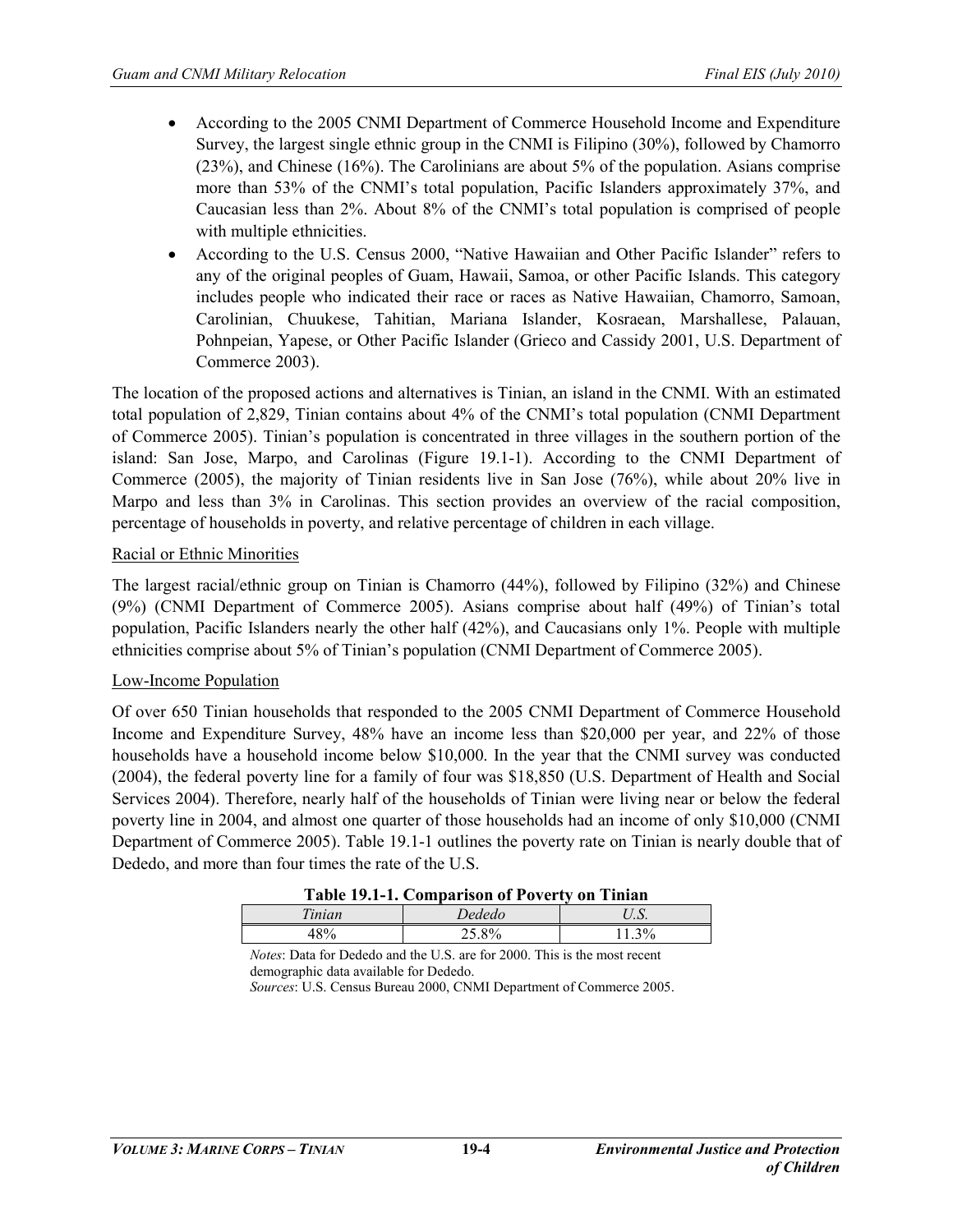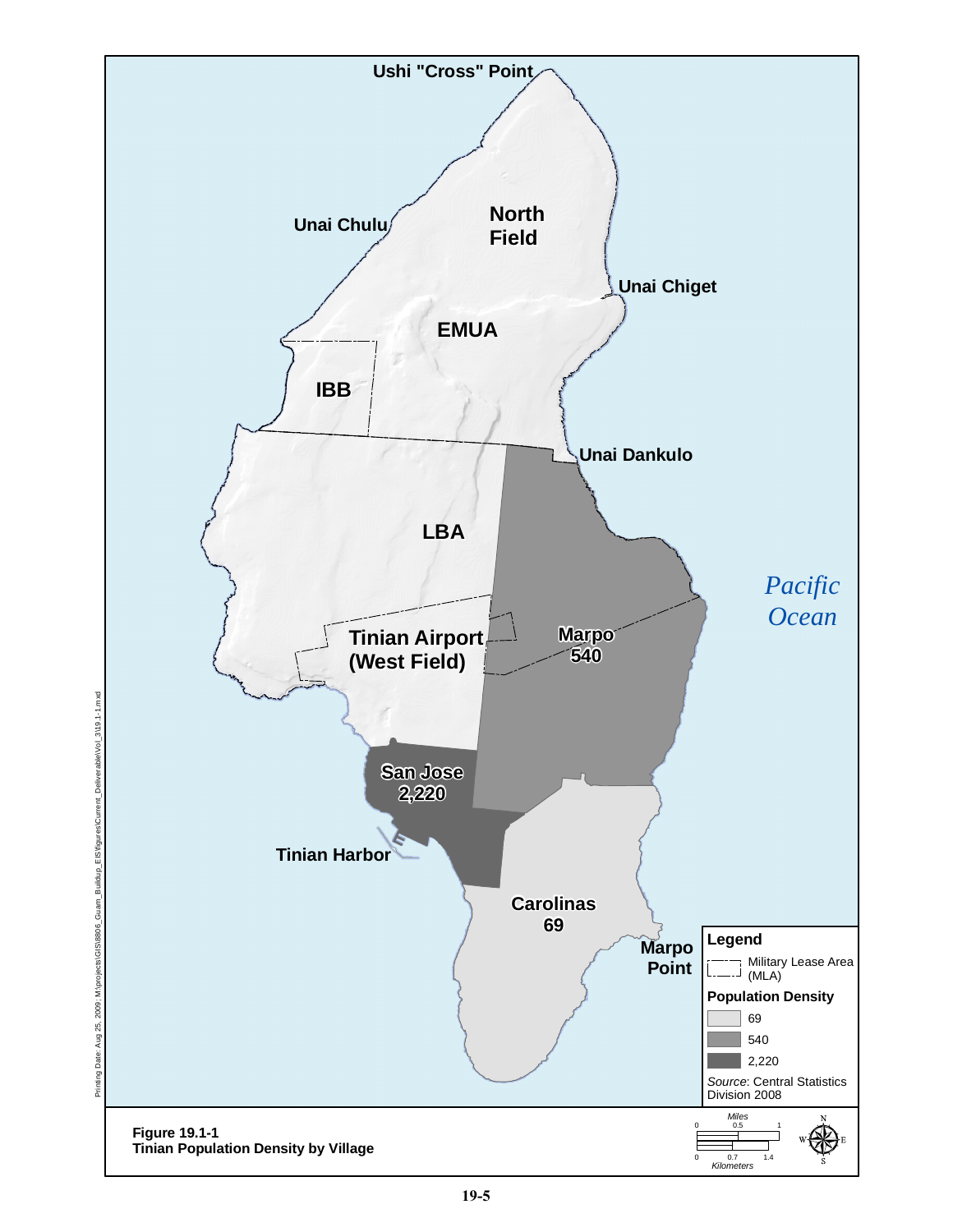# Children

Approximately 28% of Tinian's population is age 20 or younger, and nearly 53% of Tinian's population is between the ages of 20–44 (CNMI Department of Commerce 2005). This is because there were a large number of migrant workers on Tinian who fell into the 20-44 age category when the CNMI Department of Commerce 2005 study was conducted. Compared to many villages on Guam, including Dededo, Tinian does not have a high percentage of children; however, it has a higher percentage of children than the U.S. (Table 19.1-2).

| Table 19.1-2. Comparison of Percent of Children on Timian                        |  |  |  |
|----------------------------------------------------------------------------------|--|--|--|
| Dededo<br>Tinian<br>U.S.                                                         |  |  |  |
| <b>28%</b><br>36%<br>21.4%                                                       |  |  |  |
| <i>Notes:</i> Data for Dededo and the U.S. are for 2000. This is the most recent |  |  |  |

|  | Table 19.1-2. Comparison of Percent of Children on Tinian |  |  |  |
|--|-----------------------------------------------------------|--|--|--|
|--|-----------------------------------------------------------|--|--|--|

demographic data available for Dededo.

*Sources:* U.S. Census Bureau 2000, CNMI Department of Commerce 2005.

In summary, when compared to a village on Guam with a similar demographic profile (Dededo), and the U.S. population as a whole, Tinian has a high percentage of racial minorities and households living in poverty.

## **19.2** ENVIRONMENTAL CONSEQUENCES

## **19.2.1 Approach to Analysis**

## 19.2.1.1 Methodology

Volume 3 of this EIS examines the potential impacts that each alternative would potentially have on various environmental and human resources. Based on the conclusions reached in each resource chapter, the analysis of environmental justice sought to identify the adverse impacts that would disproportionately affect racial minorities, children, and/or low-income populations, based on the following assumptions.

• Environmental Justice and Protection of Children policies require a federal agency to analyze whether its proposed action would adversely affect a minority, low-income, and child population disproportionately to the rest of the community. The island of Tinian is unique in that a majority of the population of Tinian meets the criteria for being an Asian Pacific minority group in the context of the overall U.S. population. As a result, where the EIS identifies significant impacts for a particular resource, there would be a corresponding, island-wide adverse effect to minority populations on Tinian, compared to the U.S. population. However, because of international agreements that require the proposed action to focus on Guam and CNMI, and not other locations within the U.S., the evaluation of environmental justice would be on whether there are disproportionate adverse effects within the context of alternatives for facility location on Tinian. Because of this, it would be impossible for there to be a disproportionate effect from an identified adverse impact based solely on the impact affecting a minority population. Therefore, the analysis for environmental justice on Tinian must consider whether there is a disproportionate adverse effect on a low-income population or children. For example, if there is a low-income population that is being impacted by a potential reduction in Public Health and Social Services, that impact would be considered a significant impact because the population, as a given, is a minority population and it is being disproportionately affected because it is a lowincome population. As a result, some resource areas may have effects on a minority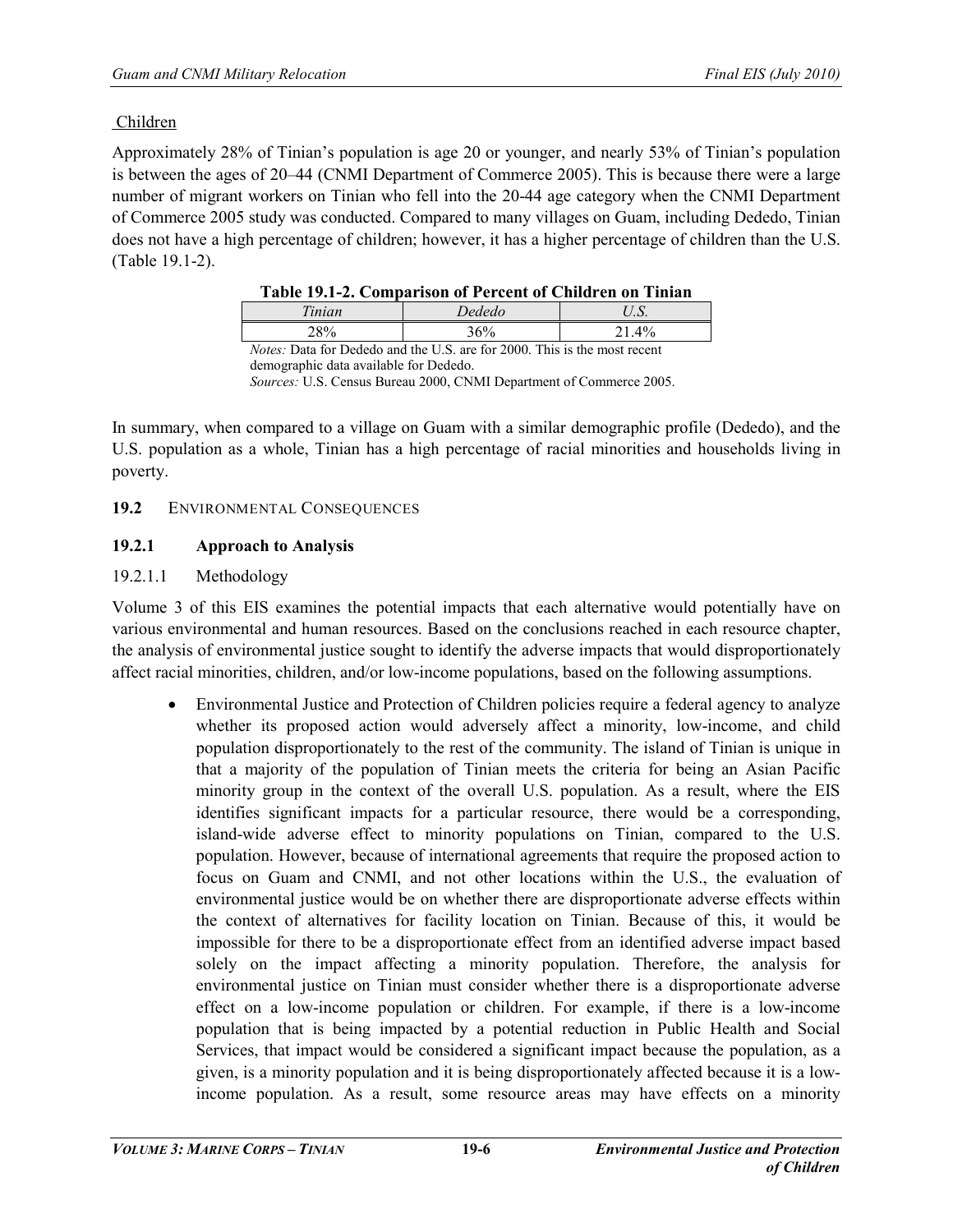population, but because they do not impact a low-income or child population in a disproportionate manner they will not be considered as causing an environmental justice adverse effect.

- The region of influence (ROI) is defined as the area that the principal effects arising from the implementation of the proposed action or alternatives are likely to occur. Those who potentially may be affected by the consequences of the alternatives are those who reside or otherwise occupy areas immediately adjacent to the alternative locations.
- Because the proposed actions are related either to construction or operations, impacts to the ROI would likely be either "spill over" effects that extend beyond an installation's boundary line into the surrounding community, or impacts that directly affect minority populations in the ROI.

The analysis involved the application of three tiers of criteria to assess the environmental justice implications for each significant impact identified in the relevant resource chapters. In some cases if the analysis shows that the requirements for the specific criteria have not been met, then a discussion on the next tier may not be required. For instance, if an applicable disadvantaged group is not disproportionately affected in Tier 2, then a discussion on significant effects under environmental justice would not be warranted.

- *Tier 1:* Are there any racial minorities, low-income, or children populations adjacent to the proposed action site?
- *Tier 2*: Are the applicable disadvantaged groups disproportionately affected by the negative environmental consequences of the proposed action(s)?
- *Tier 3*: Would the disproportionate adverse effects be significant?

# 19.2.1.2 Determination of Significance

According to Section 1508.27 of the Regulations for Implementing NEPA (CEQ 1979), determining the level of significance of an environmental impact requires that both context and intensity be considered. These are defined in Section 1508.27 as follows:

- "Context. This means that the significance of an action must be analyzed in several contexts such as society as a whole (human, national), the affected region, the affected interests, and the locality. Significance varies with the setting of the proposed action. For instance, in the case of a site-specific action, significance would usually depend upon the effects in the locale rather than in the world as a whole. Both short- and long-term effects are relevant."
- "Intensity. This refers to the severity of the impact. Responsible officials must bear in mind that more than one agency may make decisions about partial aspects of a major action. The following should be considered in evaluating intensity:
	- o Impacts that may be both beneficial and adverse. A significant effect may exist even if the federal agency believes that on balance the effect would be beneficial.
	- o The degree that the proposed action affects public health or safety.<br>  $\circ$  Unique characteristics of the geographic area such as proximity
	- Unique characteristics of the geographic area such as proximity to historic or cultural resources, park lands, prime farmlands, wetlands, wild and scenic rivers, or ecologically critical areas.
	- o The degree that the effects on the quality of the human environment are highly uncertain or involve unique or unknown risks.
	- o The degree that the action may establish a precedent for future actions with significant effects or represents a decision in principle about a future consideration.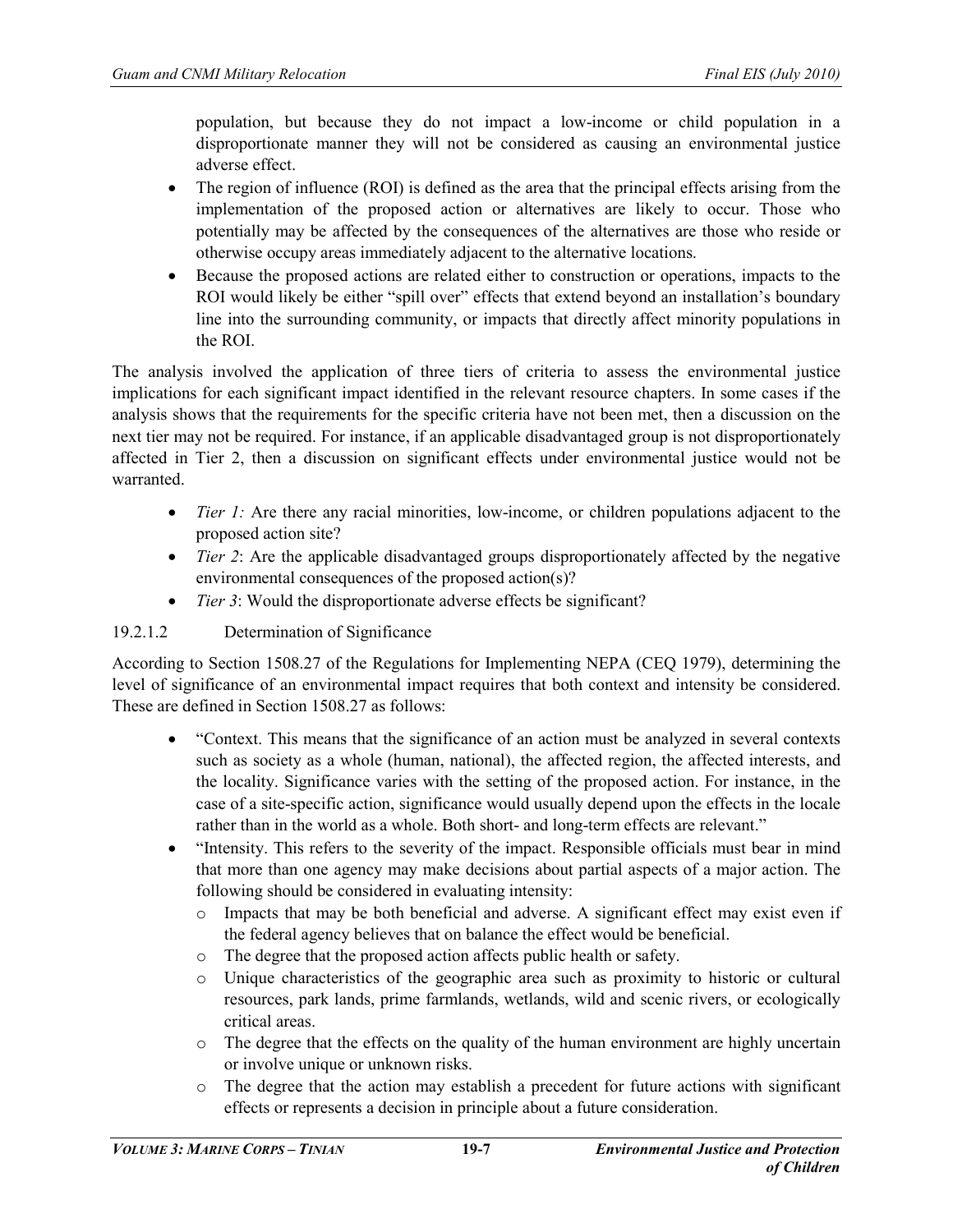- o Whether the action is related to other actions with individually insignificant but cumulatively significant impacts. Significance exists if it is reasonable to anticipate a cumulatively significant impact on the environment. Significance cannot be avoided by terming an action temporary or by breaking it down into small component parts.
- o The degree that the action may adversely affect districts, sites, highways, structures, or objects listed in or eligible for listing in the National Register of Historic Places or may cause loss or destruction of significant scientific, cultural, or historical resources.
- o The degree that the action may adversely affect an endangered or threatened species or its habitat that has been determined critical under the Endangered Species Act of 1973.
- o Whether the action threatens a violation of federal, state, or local law or requirements imposed for the protection of the environment."

## 19.2.1.3 Issues Identified During Public Scoping Process

No issues specific to environmental justice or protection of children were mentioned by the public, including regulatory stakeholders, during the public scoping meetings.

## 19.2.1.4 Public Involvement

Public involvement measures were implemented to address issues that often complicate the public participation of disadvantaged groups. These issues include lack of transportation, language barriers, and internet/computer access. To ensure that non-English speakers and low-income people were involved in the EIS process and were able to voice their concerns about the military relocation, the following outreach measures were taken during the scoping and Draft EIS comment periods:

- Public meeting notices, announcements, and documents were posted in paper form as well as online and were located in public libraries.
- Scoping meeting notices and comment forms were mailed to elected officials, agencies and organizations encouraging comments on the proposed action .
- Scoping meeting materials (handouts, posters, etc) were in English and Chamorro.
- The Draft EIS Executive Summary was made available online and at public hearings in English, Chamorro, and Carolinian.
- Chamorro and Carolinian interpreters were present at public hearings.
- Verbal public comments in Chamorro and Carolinian taken at public hearings were translated into English and included in transcripts.

## **19.2.2 Alternative 1 (Preferred Alternative)**

## 19.2.2.1 Tinian

## Construction

The construction associated with this project should be minimal because proposed actions are focused on intermittent training operations that would be set up impromptu and would not have permanent support structures associated with them. Further, any construction that does occur would be done north of San Jose, and thus would not be in proximity to the local population. Therefore, there would be no impacts associated with construction.

## Operation

Proposed operations as described in Volume 3, Chapter 2 include introducing live-fire weapons training into the Tinian Military Lease Area. There would be no permanent support facilities, equipment, or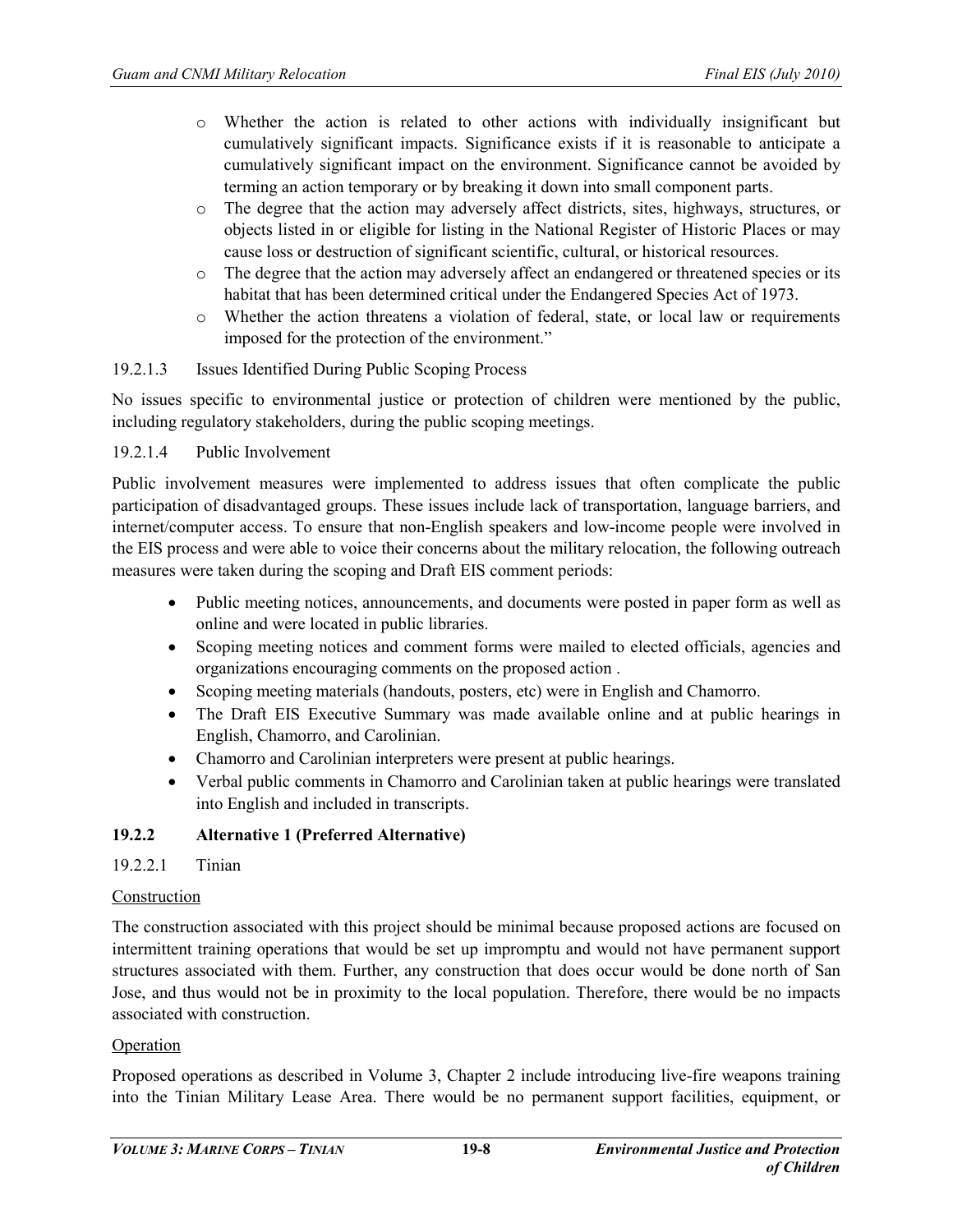ammunition storage because the type of training conducted would require Marines to bring their own equipment and remove it when they are finished. During range operations, Marines would set up manned traffic control points, range flags, and Safety Distance Zone (SDZ) observation points. Controlled access would be allowed to historic sites and northern beaches during training activities in accordance with procedures described in Section 2.3.4.4.

Marines who participate in the training would be transported to Tinian from Guam for the proposed one week per month company-level training exercises. Approximately 200-400 Marines would be expected to train at any one time.

As Chapter 2 describes, it is estimated that civilian access to and through the Range Training Area (RTA) would be affected approximately 12 to 16 weeks per year. The limit of the restrictions would depend on the training uses scheduled:

- For use of the weapons ranges, portion of the RTA would be closed for safety reasons. Locations of traffic control points are presented in Section 2.5 for each action alternative.
- For larger exercises, the entire RTA would be closed to use; however, access to northern beaches and the International Broadcasting Bureau (IBB) property would not be restricted.
- Periods of closure would last from a day before the scheduled event to ensure clearance, through post-event clean up and transport back to Guam.
- According to Chapter 2, during periods of non-military use, it is anticipated that the RTA would be available for civilian purposes consistent with RTA policies, subject to management restrictions to protect public safety, property, and the environment. These uses include the proposed landfill, the proposed wastewater treatment plant, and agency personnel access for natural and cultural resource surveys on Tinian. Periods of potential civilian use would need to be defined within RTA management procedures.

# *Land Use*

According to Chapter 8, the Tinian Leaseback Area (LBA) is approximately 7,779 ac (3,148 ha) and located in the middle third of the island. The CNMI government issues permits for LBA lands to Tinian residents for grazing and agricultural uses. There are 35 lessees, leasing 48 parcels in the LBA for a total agriculture/grazing permit area estimated at 2,552 ac (1,032 ha). Only an estimated 134 ac (55 ha) of the total agricultural lease area would be terminated because these areas would be located within the proposed Alternative 1 range footprints and associated SDZs.

The LBA is used for ground element training including MOUT-type training, command and control, logistics, bivouac, vehicle land navigation, convoy training, and other field activities. Under Alternative 1, permits within the LBA located in the range footprints or SDZs would be terminated, causing less than significant impact to land ownership, but significant impact to agricultural land use.

*Tier 1*: *Are there any racial minorities, low-income, or children populations adjacent to the proposed action site?*

Nearly 99% of the Tinian population is a racial minority, and the island has a very high percentage of people living in poverty relative to the U.S. and Dededo (refer to Table 19.1-2). The disadvantaged populations are not adjacent to the site, but they access the leased lands for their work.

*Tier 2: Are the applicable disadvantaged groups disproportionately affected by the negative environmental consequences of the proposed action(s)?*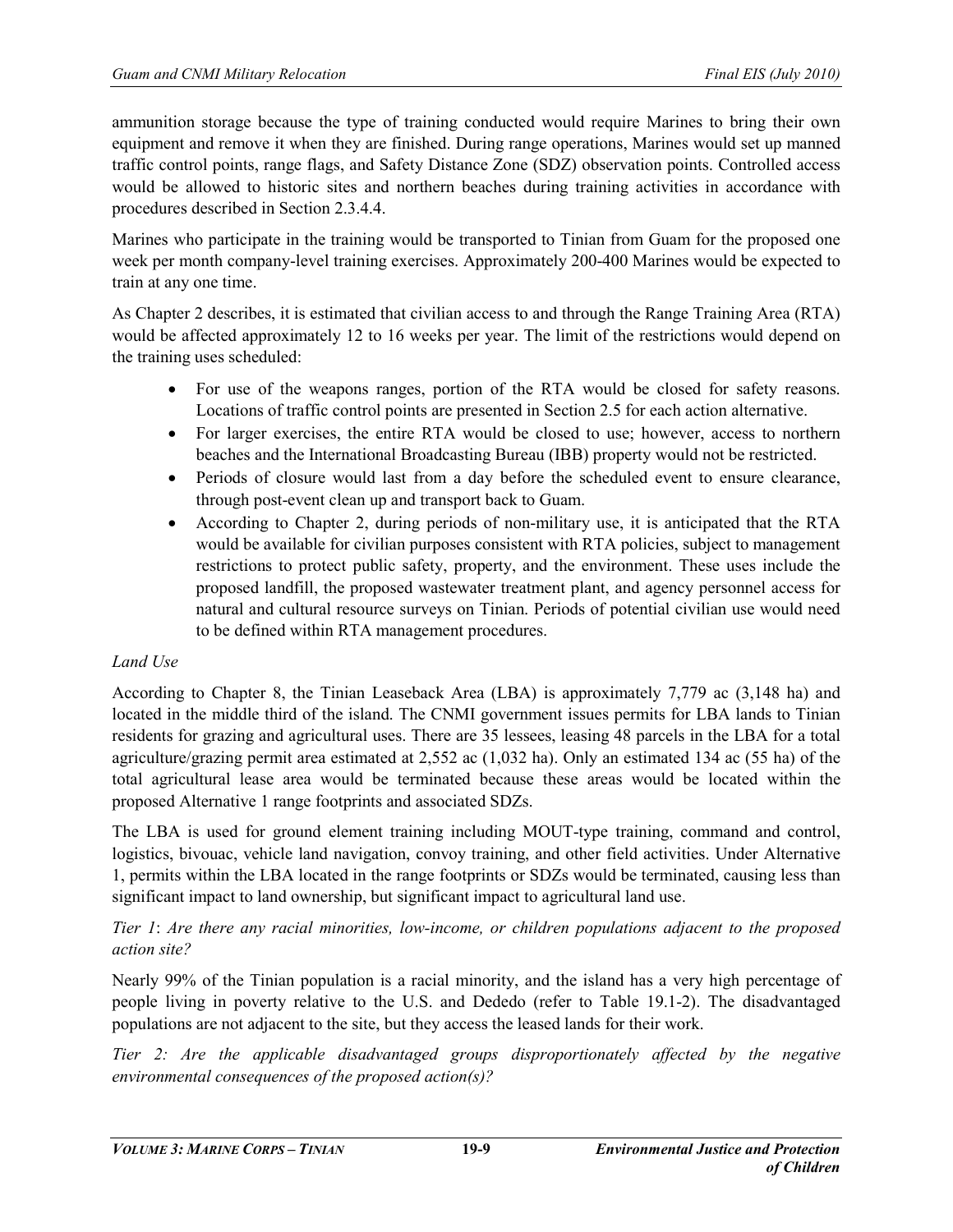Tinian ranchers would be disproportionately impacted by the proposed actions because their grazing rights in the leased land areas would end. Local workers who currently collect and sell wild chili-peppers in the leased area (most of whom are presumably part of the low-income population of the island) would also be disproportionately impacted by the proposed operations because their access to these resources would be restricted. The health and safety of children would not be disproportionately affected.

# *Tier 3*: *Would the disproportionate adverse effects be significant?*

The impacts on the agricultural land uses would result in disproportionately high and adverse effects on low-income populations, and these effects would be significant. Grazing opportunities in the more densely-developed south are limited, and the movement of grazing animals to other areas may be restricted by the need to protect native forest habitat of concern for ESA-listed species (refer to Chapter 10, Terrestrial Biological Resources).

## *Socioeconomics*

Restricted access to the military leased land areas would also impede the work of Tinian ranchers and other local agricultural workers. The grazing rights of Tinian ranchers with leases within the range footprints and associated SDZs would be terminated and incomes of local workers who currently collect and sell wild chili-peppers in the leased area would be affected.

*Tier 1*: *Are there any racial minorities, low-income, or children populations adjacent to the proposed action site?*

Nearly 99% of the Tinian population is a racial minority, and the island has a very high percentage of people living in poverty relative to the U.S. and Dededo (refer to Table 19.1-2). The disadvantaged populations are not adjacent to the site, but they access the leased lands for their work.

*Tier 2: Are the applicable disadvantaged groups disproportionately affected by the negative environmental consequences of the proposed action(s)?*

Tinian ranchers would be disproportionately impacted by the proposed actions because their grazing rights in the leased land areas would end, adversely affecting their income. Local workers who currently collect and sell wild chili-peppers in the leased area (most of whom are presumably part of the lowincome population of the island) would also be disproportionately impacted by the proposed operations because their access to these resources that they sell for income would be restricted. The health and safety of children would not be disproportionately affected.

## *Tier 3*: *Would the disproportionate adverse effects be significant?*

The impacts on the agricultural land uses would result in disproportionately high and adverse effects on low-income populations, and these effects would be significant. Grazing opportunities in the more densely-developed south are limited, and the movement of grazing animals to other areas may be restricted by the need to protect native forest habitat of concern for ESA-listed species (refer to Chapter 10, Terrestrial Biological Resources).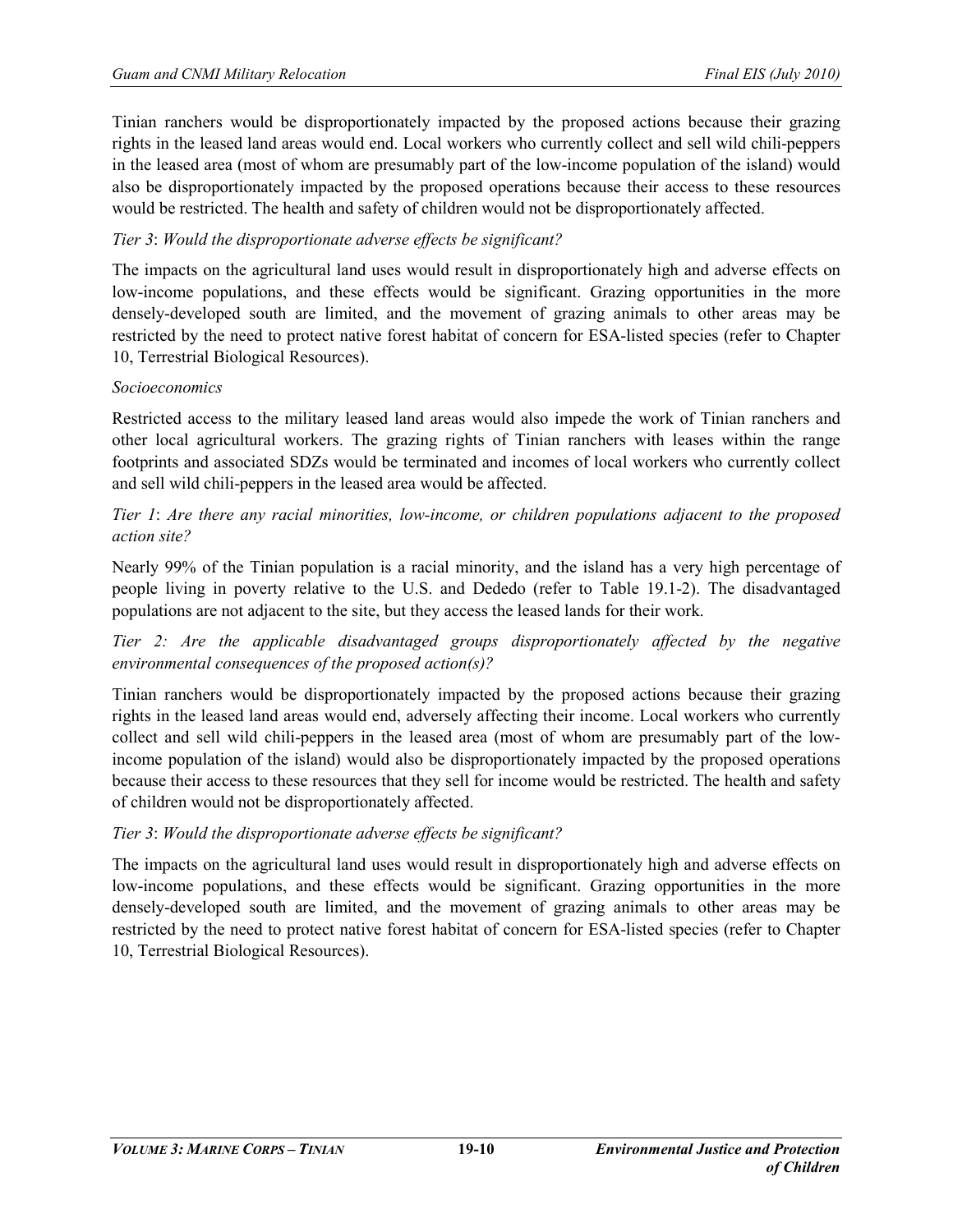## 19.2.2.2 Summary of Alternative 1 Impacts

Table 19.2-1 summarizes Alternative 1 impacts.

## **Table 19.2-1. Summary of Alternative 1 Impacts**

| Potential Impacts on Tinian by Resource                                                                             |
|---------------------------------------------------------------------------------------------------------------------|
| <b>Land Use and Socioeconomics</b>                                                                                  |
| Ranchers and agricultural workers would lose access to leased lands needed to perform their work. This would result |
| in a disproportionately high and adverse impact to low-income groups, and this impact would be significant. There   |
| would be no disproportionate health and safety impacts to children.                                                 |
| <b>Alternative 1</b>                                                                                                |
| Land Use and Socioeconomics                                                                                         |
| SI (low-income)<br>$\bullet$                                                                                        |
| NI (children)<br>$\bullet$                                                                                          |
|                                                                                                                     |

*Legend:* SI = Significant impact, NI = No impact.

## 19.2.2.3 Alternative 1 Proposed Mitigation Measures

Implementation of the mitigation measures in Chapter 16 for impacts related to socioeconomics would also reduce associated impacts related to environmental justice.

## **19.2.3 Alternative 2**

19.2.3.1 Tinian

Construction

The impacts for this alternative are the same as for Alternative 1.

Operation

The impacts for this alternative are the same as for Alternative 1.

19.2.3.2 Summary of Alternative 2 Impacts

Table 19.2-2 summarizes Alternative 2 impacts.

## **Table 19.2-2. Summary of Alternative 2 Impacts**

*Potential Impacts on Tinian by Resource*

### **Land Use and Socioeconomics**

The potential impacts for Alternative 2 are the same as for Alternative 1.

19.2.3.3 Alternative 2 Proposed Mitigation Measures

Mitigation measures are the same as Alternative 1.

## **19.2.4 Alternative 3**

19.2.4.1 Tinian

#### Construction

The impacts for this alternative are the same as for Alternative 1.

## **Operation**

The impacts for this alternative are the same as for Alternative 1.